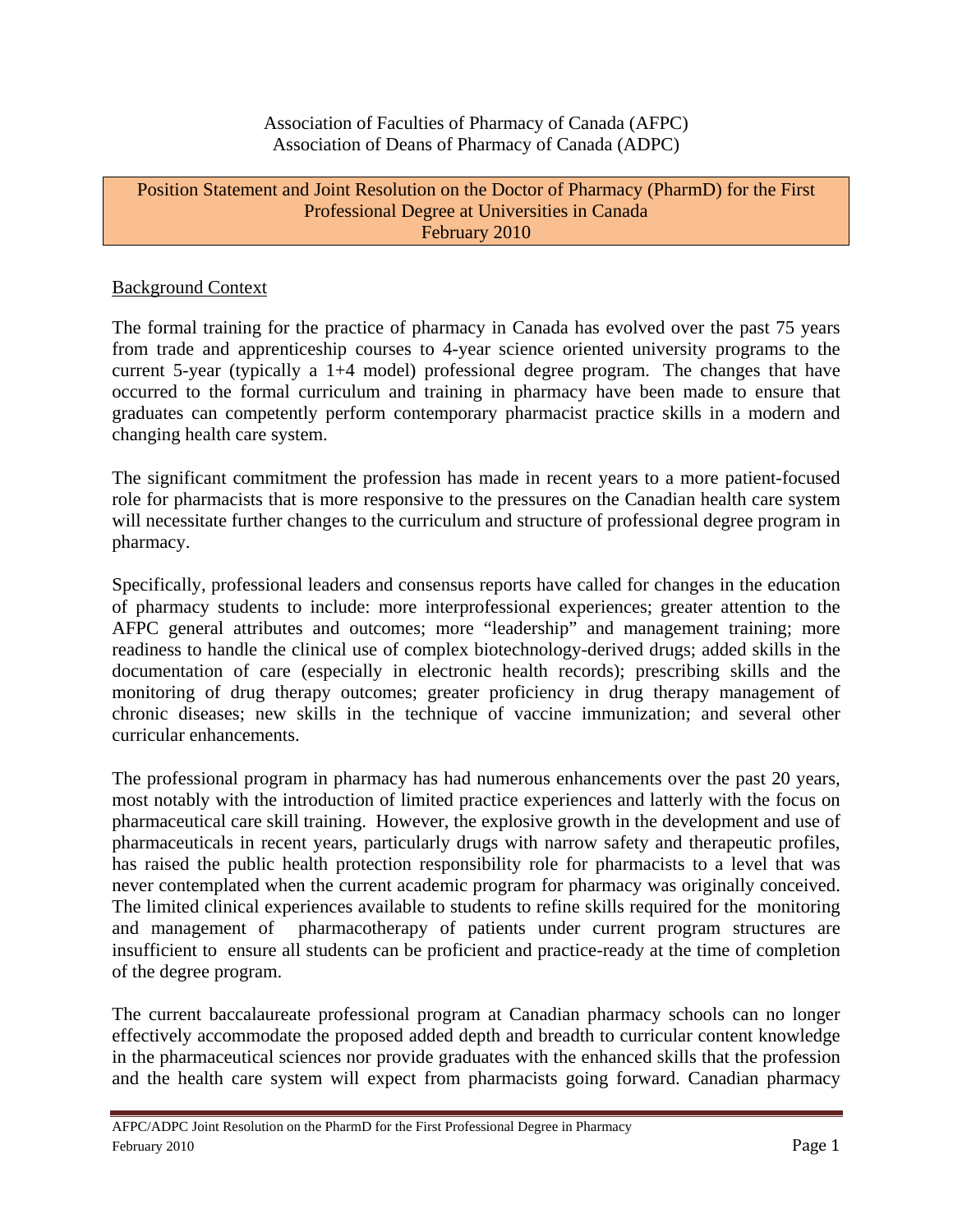schools must consider major programmatic changes to the professional degree curriculum to ensure that future pharmacists will have these enhanced practice competencies and skills.

The required changes to the professional program in pharmacy should result in a reclassification of the pharmacy program to a degree title beyond the credit hours standard applied for a baccalaureate degree. The design of this expanded professional program for pharmacy may be viewed under university policies as appropriate for the award of the doctor of pharmacy (PharmD) degree to students.

## Recent Developments

*Moving Forward: Pharmacy Human Resources for the Future,* the 2008 final report from the federally-funded study of pharmacy human resources in Canada states:

The emergence of the PharmD degree as the first professional degree is one example of universities responding to recognized needs at the entry-to-practice level (in this case, increased experiential learning in a clinical setting). Universities should continue modifying their curricula over time to ensure that students develop the skills and knowledge they will need to practice at the level required by the health system. Such curricular change must reflect ongoing evolution in the delivery of health care and in entry-level practice requirements.

In its section theme on Educating and Training the Pharmacy Workforce, *Moving Forward*  includes the following recommendations:

- 14. Review the knowledge base, abilities, values, interprofessional skills and clinical experience that will be required of pharmacists to practice in expanded and innovative roles, and develop university pharmacy curricula to ensure that future graduates will be competent to practice in these emerging roles.
- 15**.** Ensure that pharmacy graduates of Canadian universities receive a credential that appropriately reflects the expected greater academic rigor of restructured curricula for the first professional degree in pharmacy.

A broad cross-section of pharmacy organizations in Canada representing the key professional, advocacy, regulatory, corporate and academic constituencies of the profession published the Blueprint for Pharmacy: The Vision for Pharmacy in 2008. The *Blueprint* recognized the importance of changes within education and continuing professional development. It stated that future education of pharmacists needs to emphasize foundational skills (such as communications, clinical decision-making, physical assessment, informatics, confidence building and research) and incorporate management, leadership, advocacy and change management skills. Two of the specific key actions described in the *Blueprint for Pharmacy Implementation Plan* are: